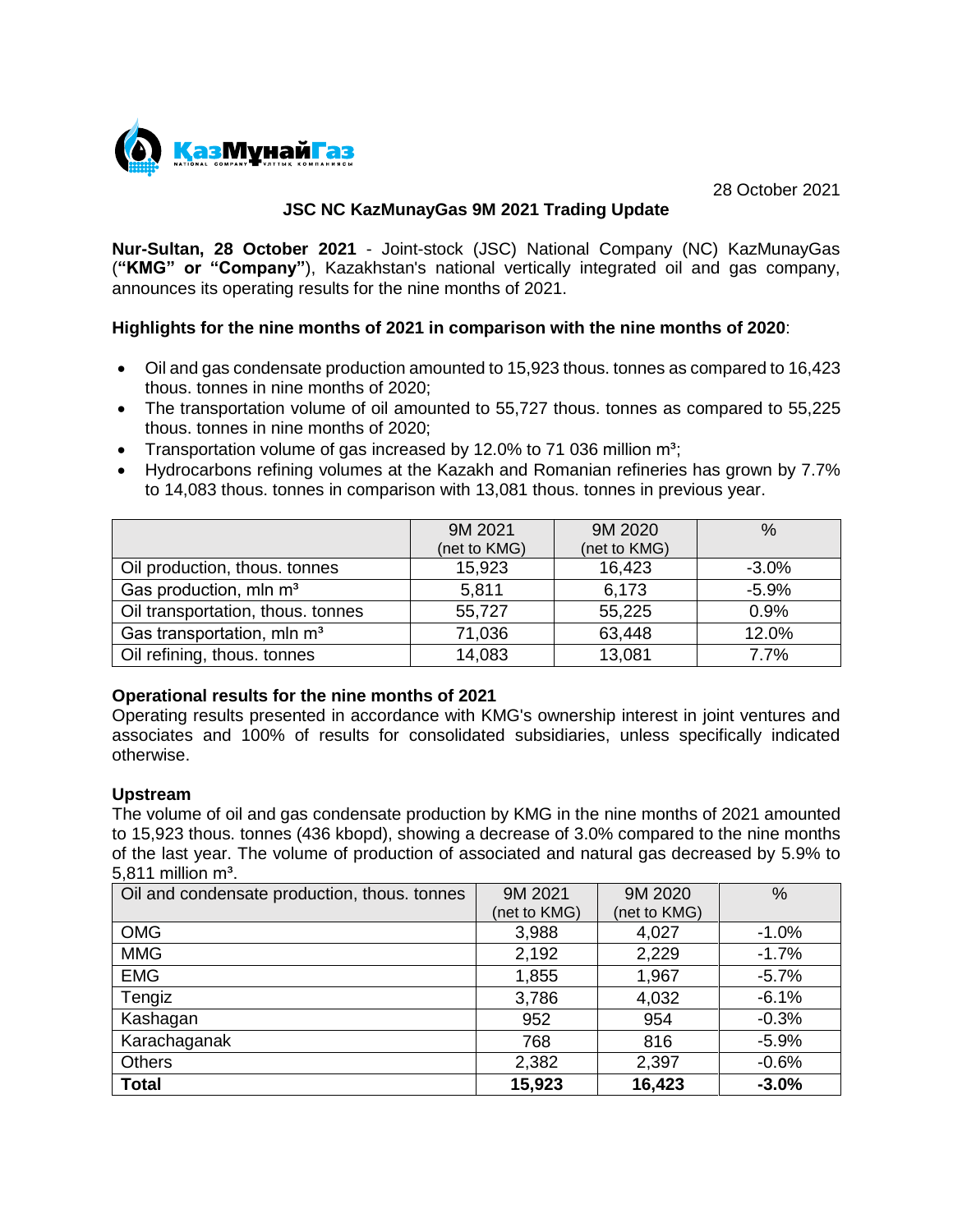Oil production at Tengiz decreased by 6.1% compared to the nine months of the last year, amounting to 3,786 thous. tonnes (111 kbopd), and gas production declined by 9.9%, amounting to 2,016 million  $m<sup>3</sup>$ . A significant impact on the decline in oil production was made by the commitments to limit production within the framework of OPEC + agreement, as well as the planned overhaul of the second-generation plant and sour gas injection units in August and September 2021.

Oil production at Kashagan in the third quarter of 2021 was increased by 20.2% compared to the third quarter of 2020 due to an increase in the quota for Kazakhstan from August of this year under the OPEC + agreement, as a result of which the production volume net to KMG for nine months of 2021 reached 952 thous. tonnes (28 kbopd), which is comparable to the volumes of the nine months of 2020, in which production restrictions began to operate only from the second quarter. The volume of production of natural and associated gas increased by 1.3% and amounted to 581 million m<sup>3</sup>.

Oil and condensate production at Karachaganak decreased by 5.9% and amounted to 768 thous. tonnes (22 kbopd). Gas production amounted to 1,404 million  $m<sup>3</sup>$  and decreased by 6.4% from the level of nine months of 2020. The decline in production was due to restrictions on the intake of gas sent for processing to the Orenburg Gas Processing Plant, as well as due to repair work at the Gas Processing Unit - 2 and the Gas Processing Unit - 3.

The volume of oil and condensate production from operating assets decreased by 1.9% to 10,417 thous. tonnes (276 kbopd) and gas production decreased by 2.7% to 1,807 million  $m<sup>3</sup>$ . The decline in oil and condensate production is mainly due to the obligations assumed to limit production under the OPEC + agreement, as well as a natural decline in production at mature fields.

### **Midstream**

The volume of oil trunk pipelines and sea transportation in the nine months of 2021 decreased by 0.9% to 55,727 thous. tonnes<sup>1</sup>.

| Oil transportation, thous. tonnes | 9M 2021<br>$(100\%)$ | 9M 2021<br>(net to KMG) | 9M 2020<br>(net to KMG) | $\%$    |
|-----------------------------------|----------------------|-------------------------|-------------------------|---------|
|                                   |                      |                         |                         |         |
| <b>KazTransOil</b>                | 30,824               | 30,824                  | 31,742                  | $-2.9%$ |
| Kazakhstan-China Pipeline         | 13,030               | 6,515                   | 5,821                   | 11.9%   |
| MunaiTas <sup>2</sup>             | 3,047                | 1,554                   | 1,199                   | 29.6%   |
| Caspian Pipeline Consortium       | 43,898               | 9,109                   | 9,253                   | $-1.6%$ |
| Kazmortransflot                   | 7,726                | 7,726                   | 7,210                   | 7.2%    |
| <b>Total</b>                      |                      | 55,727                  | 55,225                  | 0.9%    |

 $1$  Part of the volume of oil can be transported by two or three pipeline companies, and correspondingly these volumes are counted more than once in the consolidated volume of oil transportation.

 $2$  Munaitas is an equity-consolidated joint venture and transportation volumes are quoted at a 51% ownership interest.

The volume of oil transportation through trunk pipelines in the nine months of 2021 remained almost unchanged compared to 2020 and amounted to 48,002 thous. tonnes. At the same time, there is a decrease in the volumes of oil delivered by KazTransOil and the Caspian Pipeline Consortium due to the fulfillment of obligations by shippers to limit oil production under the OPEC + agreement. An increase in the volume of trunk oil transportation is observed along MunaiTas and the Kazakhstan-China Pipeline, mainly due to an increase in volumes in the direction of the Pavlodar refinery and the Shymkent refinery to ensure the required refining volumes of in the domestic market.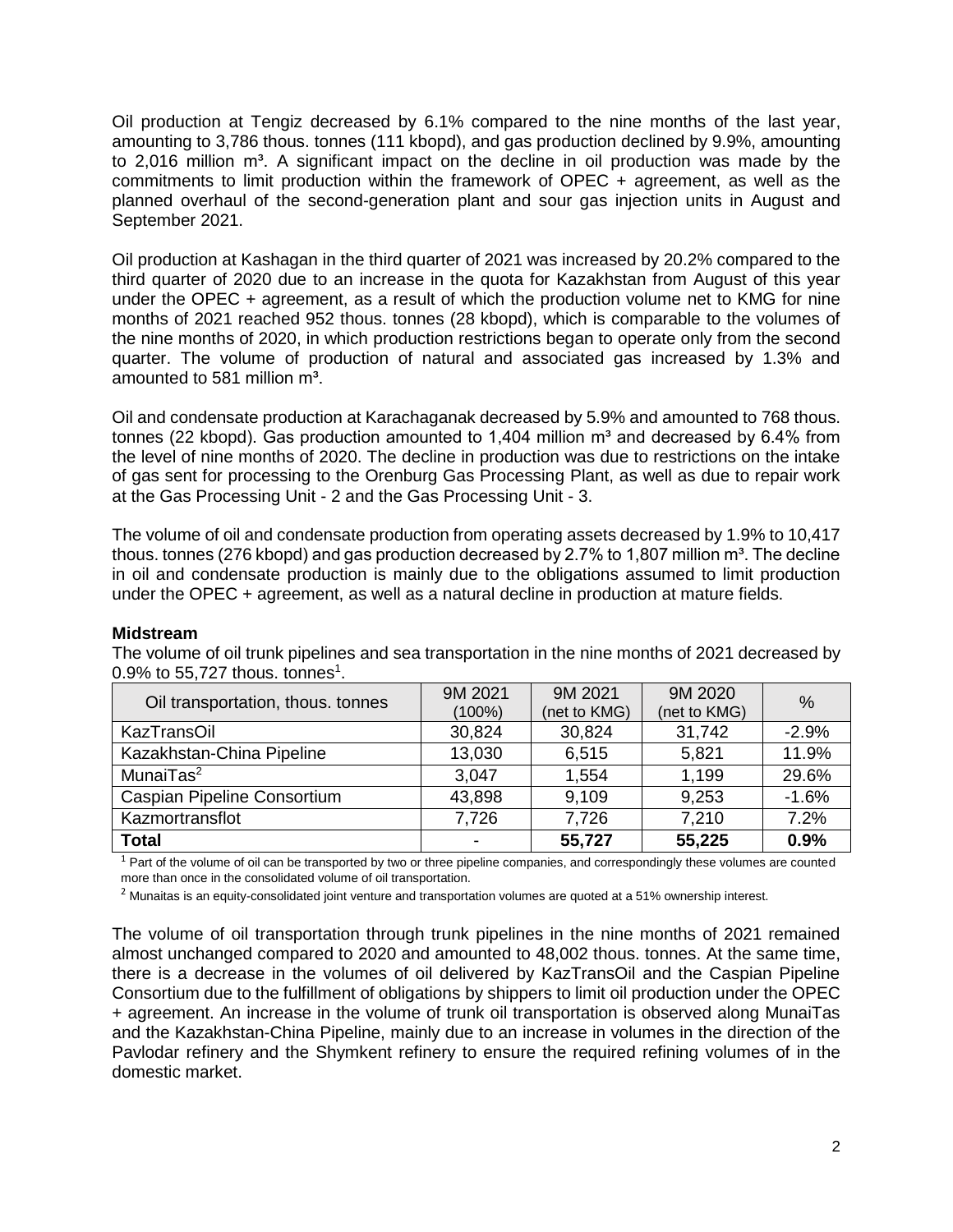Compared to the same period last year, the total volume of oil transportation by sea in the first nine months of 2021 increased by 7.2% to 7,726 thous. tonnes, mainly due to the growth in transportation in the Mediterranean Sea, thanks to the recovery of the oil shipping market in the world.

The volume of gas transported through the trunck gas pipelines of KMG in the first nine months of 2021 increased by 12.0% to 71,036 million  $m<sup>3</sup>$ . The increase was due to an increase in transit flows of Central Asian gas to Russia and China, as well as an increase in gas consumption in the domestic market of Kazakhstan. Along with this, there is a decrease in the volumes of gas transportation for export due to the redistribution of part of the gas volumes to meet the needs of the domestic market, as well as due to the reduction of commercial gas production by large suppliers.

| Gas transportation, mln m <sup>3</sup> | 9M 2021 | 9M 2021      | 9M 2020      | $\%$     |
|----------------------------------------|---------|--------------|--------------|----------|
|                                        | (100%)  | (net to KMG) | (net to KMG) |          |
| Intergas Central Asia                  | 48,654  | 48,654       | 42,626       | 14.1%    |
| Asia Gas Pipeline                      | 33,783  | 16,891       | 14.469       | 16.7%    |
| Beineu-Shymkent Gas Pipeline           | 9,349   | 4,675        | 4,464        | 4.7%     |
| KazTransGas Aimak <sup>1</sup>         | 816     | 816          | 1,889        | $-56.8%$ |
| <b>Total</b>                           |         | 71,036       | 63,448       | 12.0%    |

<sup>1</sup>KazTransGas Aimak (KTGA) entered into a sale and purchase agreement for gas trunk pipelines and attributable facilities dated 19.03.21. Under the agreement, the Zhanaozen-Aktau gas pipeline was transferred to ICA. In this connection, since April 2021, the KTGA does not account trunk pipelines transportation.

# **Trading**

The volume of sales of KMG's own produced oil and gas condensate in the nine months of 2021 decreased by 5.1% compared to the same period of last year and amounted to 16,141 thous. tonnes, of which 63.0% was exported.

Supplies to the domestic market of own produced oil and gas condensate amounted to 5,956 thous. tonnes, including supplies of crude oil from operating assets (Ozenmunaigas, Embamunaigas, Kazakhturkmunai and Urikhtau Operating) in the amount of 3,297 thous. tonnes to the Atyrau Refinery, Shymkent refinery and Pavlodar refinery for further oil refining and sale of oil products.

Commercial gas sales in the nine months of 2021 increased slightly, by only 0.2% compared to the nine months of 2020 and amounted to 15 523 million  $m<sup>3</sup>$ . Export of commercial gas amounted to 4,671 million m<sup>3</sup>, of which 96% was exported to China. Compared to the same period in 2020, there is a decrease in gas export volumes by 21.3%, associated with a decrease in gas supplies to Russia and China.

#### **Downstream**

| Hydrocarbon refining, thous. tonnes | 9M 2021      | 9M 2020      | $\%$     |
|-------------------------------------|--------------|--------------|----------|
|                                     | (net to KMG) | (net to KMG) |          |
| Atyrau refinery                     | 4,007        | 3,679        | 8.9%     |
| Pavlodar refinery                   | 4,321        | 3,519        | 22.8%    |
| Shymkent refinery <sup>1</sup>      | 1,829        | 1,767        | 3.5%     |
| Caspi Bitum                         | 373          | 346          | 7.6%     |
| Petromidia                          | 3,326        | 3,504        | $-5.1%$  |
| Vega                                | 227          | 265          | $-14.4%$ |
| <b>Total</b>                        | 14,083       | 13,081       | 7.7%     |

 $1$  Shymkent refinery processing volume is indicated at a share of 50%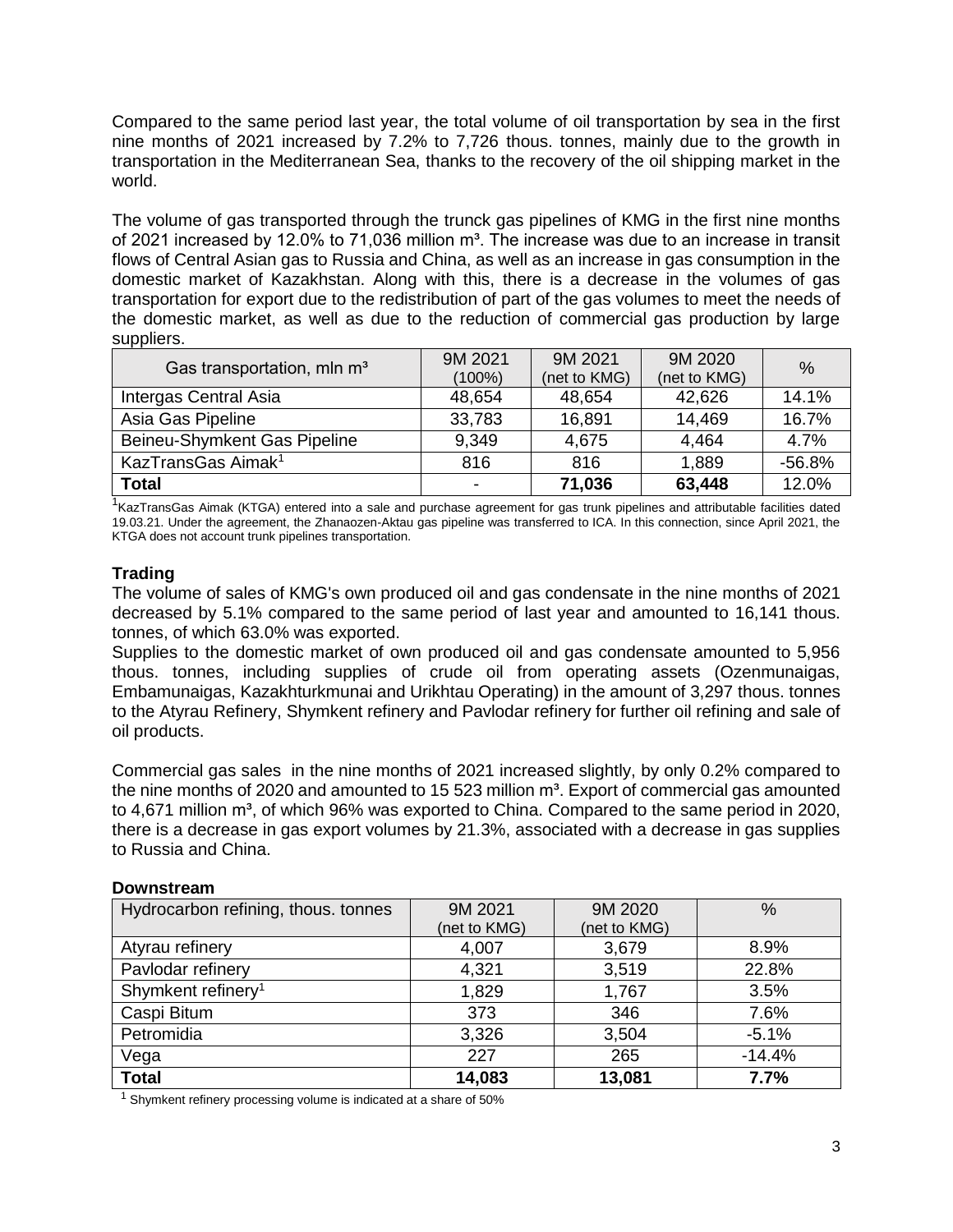For the nine months of 2021, the total refining volume compared to the nine months of 2020 increased by 7.7% and amounted to 14,083 thous. tonnes:

- At Kazakh refineries, the volume of hydrocarbon refining increased by 13.1% and amounted to 10,530 thous. tonnes, which is comparable to the volume of nine months before the pandemic. A significant increase in refining volumes at Pavlodar refinery and Atyrau refinery is due to an increase in demand for oil products in the domestic market this year, as well as the shutdown of refineries for overhaul last year and continuous operation of refineries this year;
- The volume of refining at the KMG International refineries (Petromidia, Vega) in Romania amounted to 3,553 thous. tonnes, which is 5.7% less than in nine months last year. The decrease in refining volumes is associated with a complete shutdown of the refineryfor three months due to the fire of the diesel hydrotreating unit at Petromidia on July 2, 2021.

In the nine months of 2021, the volume of oil products production at Kazakh and Romanian refineries increased by 7.7% and amounted to 13,179 thous. tonnes:

- Kazakhstani refineries produced 9,744 thous. tonnesof oil products, which is 14.0% more than in the first nine months of last year, demonstrating a complete recovery of production volumes before the pandemic;
- Plants of KMG International (Petromidia, Vega) produced 3,434 thous. tonnesof petroleum products, which is 7.0% less than in the first nine months of 2020.